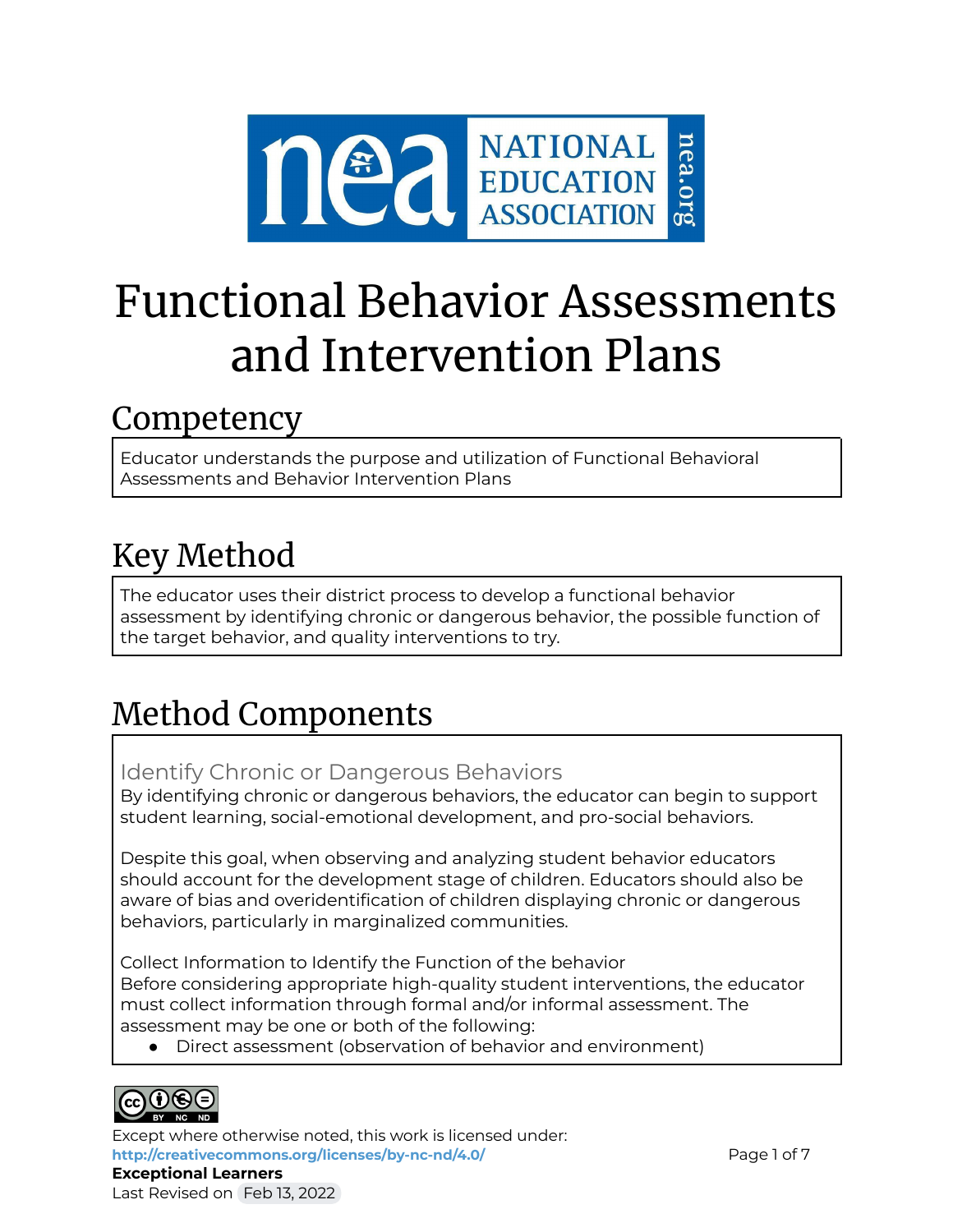• Indirect assessment (Interviews with parent, teachers, student, or others)

### Hypothesis

A hypothesis is a statement that defines the reasons for the displayed behavior as well as the student's purpose for such manifestation of the behavior. Educators should analyze the assessment data and think about the following areas to develop this statement.

- Why is the student is demonstrating the chronic or disruptive behavior (what is the function of the behavior)?
- What is student's current academic level (is there a skill deficit)?
- What is the student's motivation level (is there a performance issue)?

### Decide on Interventions to Try

After deciding on a few interventions to try, the educator should develop these into a Behavior Intervention Plan. A Behavior Intervention Plan provides clear instructions for implementation and monitoring of the effectiveness of the interventions.

### Evaluate the Effectiveness of the Interventions

It is important to monitor and track the effectiveness of the Behavior Intervention Plan in order to know if and when adjustments need to be made or discontinued.

# Supporting Rationale and Research

Lauren W. Collins, PhD, Perry A. Zirkel, PhD, JD, LLM Using Functional Behavior Assessment to Develop Behavior Interventions for Young Children – Journal of Positive Behavior Interventions, vol. 19, 3: pp. 180-190., first published December 1, 2016, retrieved from

<http://journals.sagepub.com/doi/pdf/10.1177/109830070000200202>.

OSEP Center on Positive Behavioral Interventions, Sugai, G., Horner, R. H., Dunlap, G., Hieneman, M., Lewis, T. J., ... & Turnbull, A. P. (2000). Applying Positive Behavior Support and Functional Behavioral Assessment in Schools. Journal of Positive Behavior Interventions, 2(3), 131-143.Retrieved from [http://journals.sagepub.com/doi/10.1177/109830070000200302.](http://journals.sagepub.com/doi/10.1177/109830070000200302)

Tami L. Galensky, Matthew Garlinghouse, Sherry A. Ellingson, Raymond G. Miltenberger, Jason Stricker – Functional Assessment and Intervention for Challenging Behaviors in the Classroom by General Classroom Teachers – Journal of Positive Behavior Interventions. First published April 1, 2000, volume 2, Issue 2, retrieved from <http://journals.sagepub.com/doi/pdf/10.1177/109830070000200202>



Except where otherwise noted, this work is licensed under: **<http://creativecommons.org/licenses/by-nc-nd/4.0/>** Page 2 of 7 **Exceptional Learners** Last Revised on Feb 13, 2022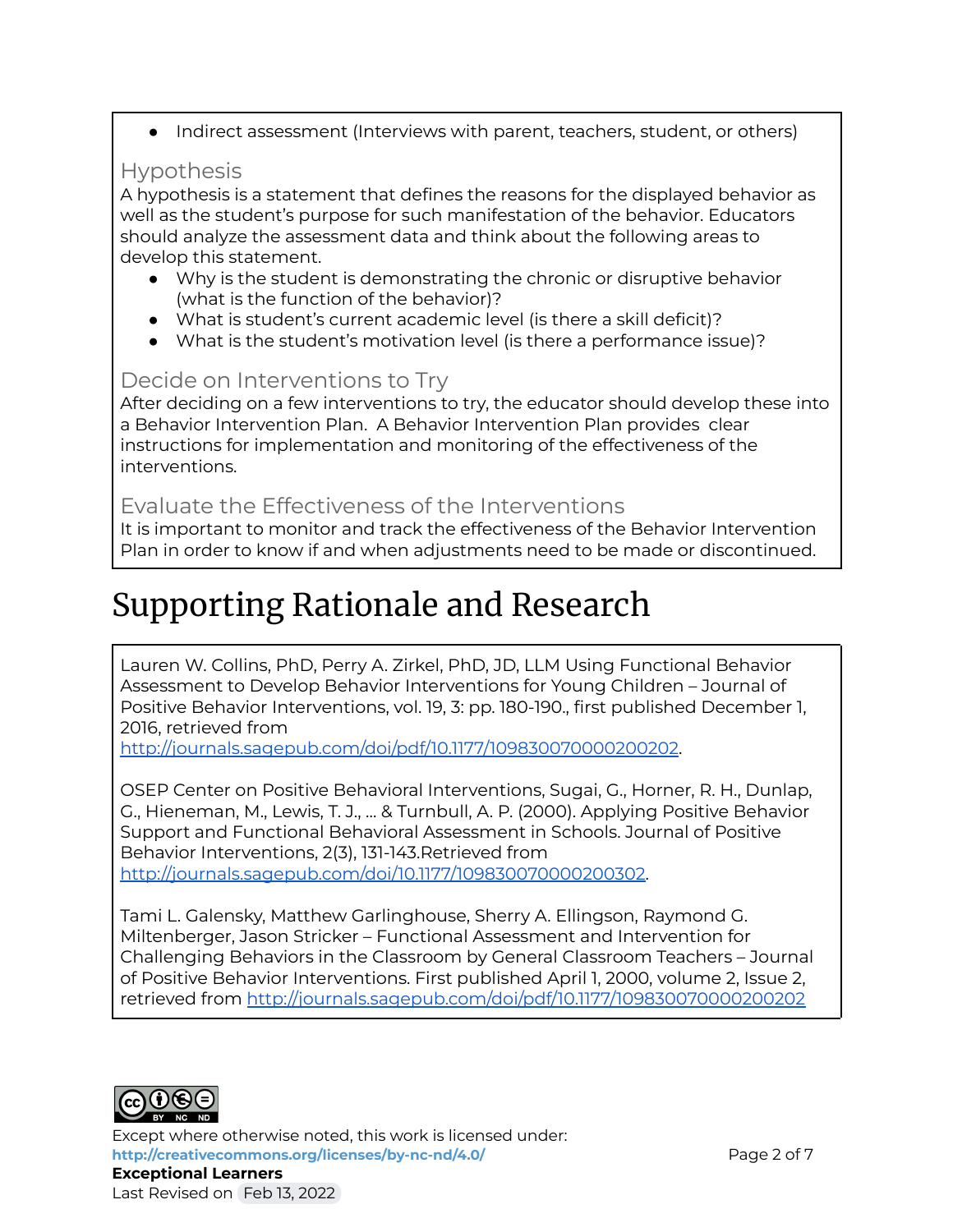# Resources

Identifying Target Behavior

Steps for [conducting](https://sites.google.com/site/jacquelinediazfba/5-steps-in-conducting-an-fba) an FBA – Overview

Checklist for [identifying](https://www.pbis.org/resource/efficient-functional-behavior-assessment-the-functional-assessment-checklist-for-teachers-and-staff-facts) target behavior

Collecting Data and Developing a Hypothesis

[Description](https://www.templateroller.com/template/265831/abc-observation-form.html) and example of ABC form

Blank [template](https://www.iidc.indiana.edu/irca/articles/observing-behavior-using-a-b-c-data.html) of ABC form

Sample data [collection](https://my.vanderbilt.edu/specialeducationinduction/files/2013/07/Tip-Sheet-Funcational-Behavior-Assessment-Function-Based-Interventions.pdf) form

Analyzing Data and Developing an Intervention Plan

Developing a hypothesis and choosing [interventions](https://my.vanderbilt.edu/specialeducationinduction/files/2013/07/Tip-Sheet-Funcational-Behavior-Assessment-Function-Based-Interventions.pdf)

[Information](https://worksheetplace.com/index.php?function=DisplaySheet&sheet=fbad&links=2&id=&link1=31&link2=33) on functions of behavior

Behavior Strategies to Support Intensifying [Interventions](https://intensiveintervention.org/intervention-resources/behavior-strategies-support-intensifying-interventions) | National Center on Intensive [Intervention](https://intensiveintervention.org/intervention-resources/behavior-strategies-support-intensifying-interventions)

# Submission Guidelines & Evaluation Criteria

*To earn the micro-credential, you must receive a passing score answer in Parts 1 and 3 and receive a proficient for all components in Part 2.*

#### Part 1. Overview Questions (Provides Context)

(250- to 500-word limit)

Please answer the following contextual questions to help our assessor understand your current situation. Please do not include any information that will make you identifiable to your reviewers.

- 1. Briefly describe your reason for choosing this micro-credential.
- 2. What knowledge or experience do you already have with the process?



Except where otherwise noted, this work is licensed under: <http://creativecommons.org/licenses/by-nc-nd/4.0/> **Page 3 of 7 Exceptional Learners** Last Revised on Feb 13, 2022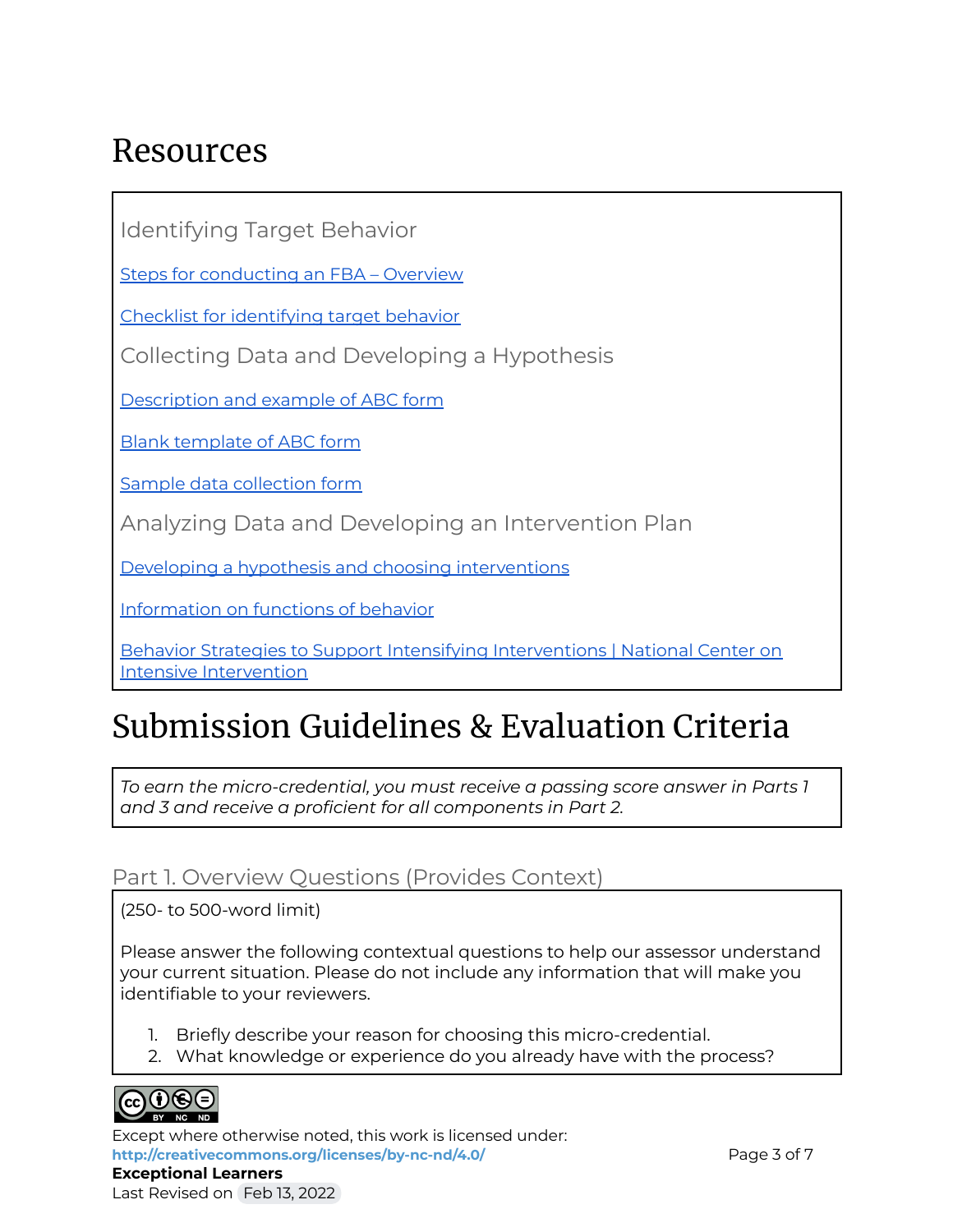- 3. Describe the students you engage with daily. Include grade level, subject area, cultural backgrounds, and special considerations regarding student characteristics (English language learners, students with exceptionalities, etc.).
- 4. Describe how you anticipate having an understanding of the FBA-BIP process might impact your practice.

**Passing:** All questions were answered completely, using specific details to support responses. Educator includes a learning goal that describes what they hope to gain from earning this micro-credential.

### Part 2. Work Examples/Artifacts/Evidence

To earn this micro-credential, please submit the following **two artifacts** as evidence of your learning. *Please do not include any information that will make you or your students identifiable to your reviewers*.

#### **Artifact 1: Completed FBA form**

Identify a student who is exhibiting chronic or dangerous behavior and complete your district's Functional Behavior Assessment (FBA) form. Collaborate with your school's special education teacher or your district special education coordinator if you don't know how to access this form.

*Black out any identifying information (students and adults).*

#### **Artifact 2: Case Study**

(4-6 pages single-spaced, including any tables or charts)

Use the completed FBA form to conduct a case study of this student. *If your FBA form does not include assessment data, you will need to do that step next.*

Your case study should include:

- Description of the student (demographic information, school, and family history)
- Reason for referral to tier 2 or 3 of RTI/MTSS
- 2-3 classroom observations of the target behavior over a period of time, sufficient to collect enough data to hypothesize about the function of the behavior. Explain your data collection process and include samples of the materials used to document the behavior (checklist available in Resources section).
- Hypothesis of the function of the behavior
- Notes from a meeting with at least one colleague who is involved with this student. In this meeting, you should discuss your findings and develop a list of possible interventions to try.



Except where otherwise noted, this work is licensed under: **<http://creativecommons.org/licenses/by-nc-nd/4.0/>** Page 4 of 7 **Exceptional Learners**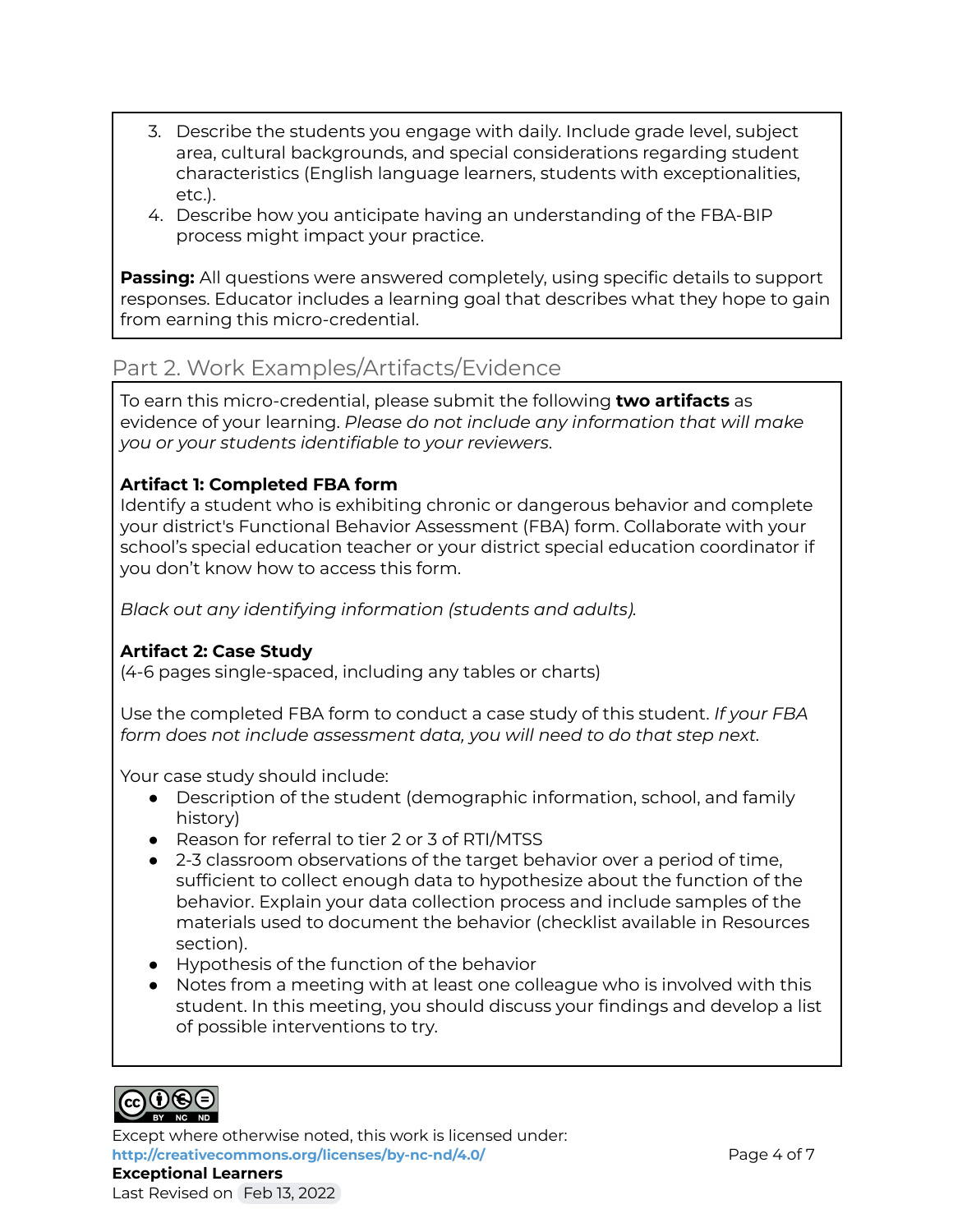*Black out any identifying information (students and adults). Combine all of the above components into one document to submit.*

#### Part 2. Rubric

|                                                           | <b>Proficient</b>                                                                                                                                                                                                                                                                                                                                                              | <b>Basic</b>                                                                                                                                                                                                                                                                                                                                                | <b>Developing</b>                                                                                                                                                                                                                                                                                                                                                           |
|-----------------------------------------------------------|--------------------------------------------------------------------------------------------------------------------------------------------------------------------------------------------------------------------------------------------------------------------------------------------------------------------------------------------------------------------------------|-------------------------------------------------------------------------------------------------------------------------------------------------------------------------------------------------------------------------------------------------------------------------------------------------------------------------------------------------------------|-----------------------------------------------------------------------------------------------------------------------------------------------------------------------------------------------------------------------------------------------------------------------------------------------------------------------------------------------------------------------------|
| <b>Artifact 1:</b><br><b>Completed</b><br><b>FBA Form</b> | District form is<br>completely filled out<br>Language used to fill<br>out the form is<br>professional and<br>constructive<br>Student behaviors<br>identified in the FBA<br>are chronic and/or<br>dangerous<br>Behaviors are<br>appropriate for a tier<br>2 or 3 RTI or MTSS<br>referral                                                                                        | A few parts of the<br>form are not filled<br>out<br>Language used may<br>not be constructive<br>or professional<br>Student behaviors<br>are not chronic or<br>dangerous<br>Student behaviors<br>are not appropriate<br>for a tier 2 or 3<br>MTSS/RTI referral                                                                                               | Form is missing most<br>of the information<br>Language is<br>inappropriate<br>Student behaviors are<br>minor infractions or<br>one-time incidents                                                                                                                                                                                                                           |
| <b>Artifact 2:</b><br><b>Case Study</b>                   | Case study includes<br>ALL of the following:<br>-Description of the<br>student<br>(demographic<br>information, school,<br>and family history)<br>-Reason for referral<br>to tier 2 or 3 of<br>RTI/MTSS<br>-2-3 classroom<br>observations of the<br>target behavior over<br>a period of time with<br>sufficient data to<br>hypothesize about<br>the function of the<br>behavior | Case study includes<br>most but not all of<br>the following:<br>-Description of the<br>student<br>(demographic<br>information, school,<br>and family history)<br>-Reason for referral<br>to tier 2 or 3 of<br>RTI/MTSS<br>-2-3 classroom<br>observations of the<br>target behavior over<br>a period of time with<br>sufficient data to<br>hypothesize about | Case study is missing<br>most of the following:<br>-Description of the<br>student (demographic<br>information, school,<br>and family history)<br>-Reason for referral to<br>tier 2 or 3 of RTI/MTSS<br>-2-3 classroom<br>observations of the<br>target behavior over a<br>period of time with<br>sufficient data to<br>hypothesize about the<br>function of the<br>behavior |



Except where otherwise noted, this work is licensed under: <http://creativecommons.org/licenses/by-nc-nd/4.0/> **Page 5 of 7 Exceptional Learners**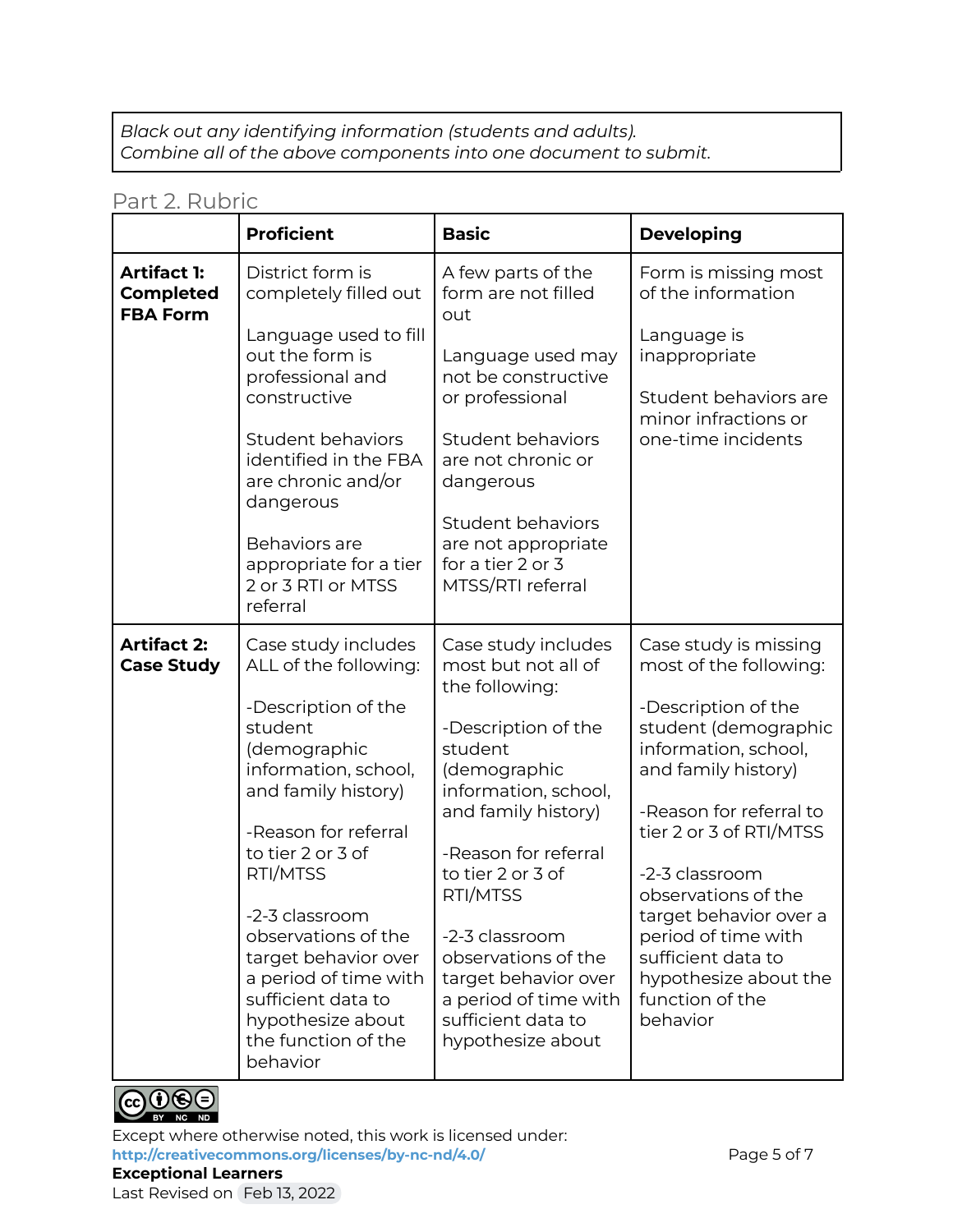| -Explanation of your<br>data-collection<br>process<br>-Samples of the<br>materials used to<br>document the                                                                                                                                         | the function of the<br>behavior<br>-Explanation of your<br>data-collection<br>process<br>-Samples of the                                                                                                                                                        | -Explanation of your<br>data-collection<br>process<br>-Includes samples of<br>the materials used to<br>document the<br>behavior                                                                                                     |
|----------------------------------------------------------------------------------------------------------------------------------------------------------------------------------------------------------------------------------------------------|-----------------------------------------------------------------------------------------------------------------------------------------------------------------------------------------------------------------------------------------------------------------|-------------------------------------------------------------------------------------------------------------------------------------------------------------------------------------------------------------------------------------|
| behavior<br>-Hypothesis of the<br>function of the<br>behavior<br>-Notes from a<br>meeting with at<br>least one colleague<br>that include<br>discussion of your<br>findings and the<br>development of a list<br>of possible<br>interventions to try | materials used to<br>document the<br>behavior<br>-Hypothesis of the<br>function of the<br>behavior<br>-Notes from a<br>meeting with at<br>least one colleague<br>that include<br>discussion of your<br>findings and the<br>development of a list<br>of possible | -Hypothesis of the<br>function of the<br>behavior<br>-Notes from a<br>meeting with at least<br>one colleague that<br>include discussion of<br>your findings and the<br>development of a list<br>of possible<br>interventions to try |

#### Part 3 Reflection

#### (400-600 words)

Use the word count as a guide to write a personal reflection about your work on this micro-credential. For tips on writing a good reflection review the following resource:

How Do I Write a Good Personal [Reflection?](https://isthismystory.com/learning/how-do-i-write-a-good-personal-reflection/)

*Please do not include any information that will make you identifiable to your reviewers*.

Reflect on your experience creating the case study. Respond to the following questions:

● Describe how the development of the case study supported your understanding of the process of a Functional Behavior Assessment/Behavior Intervention Plan.



Except where otherwise noted, this work is licensed under: **<http://creativecommons.org/licenses/by-nc-nd/4.0/>** Page 6 of 7 **Exceptional Learners** Last Revised on Feb 13, 2022